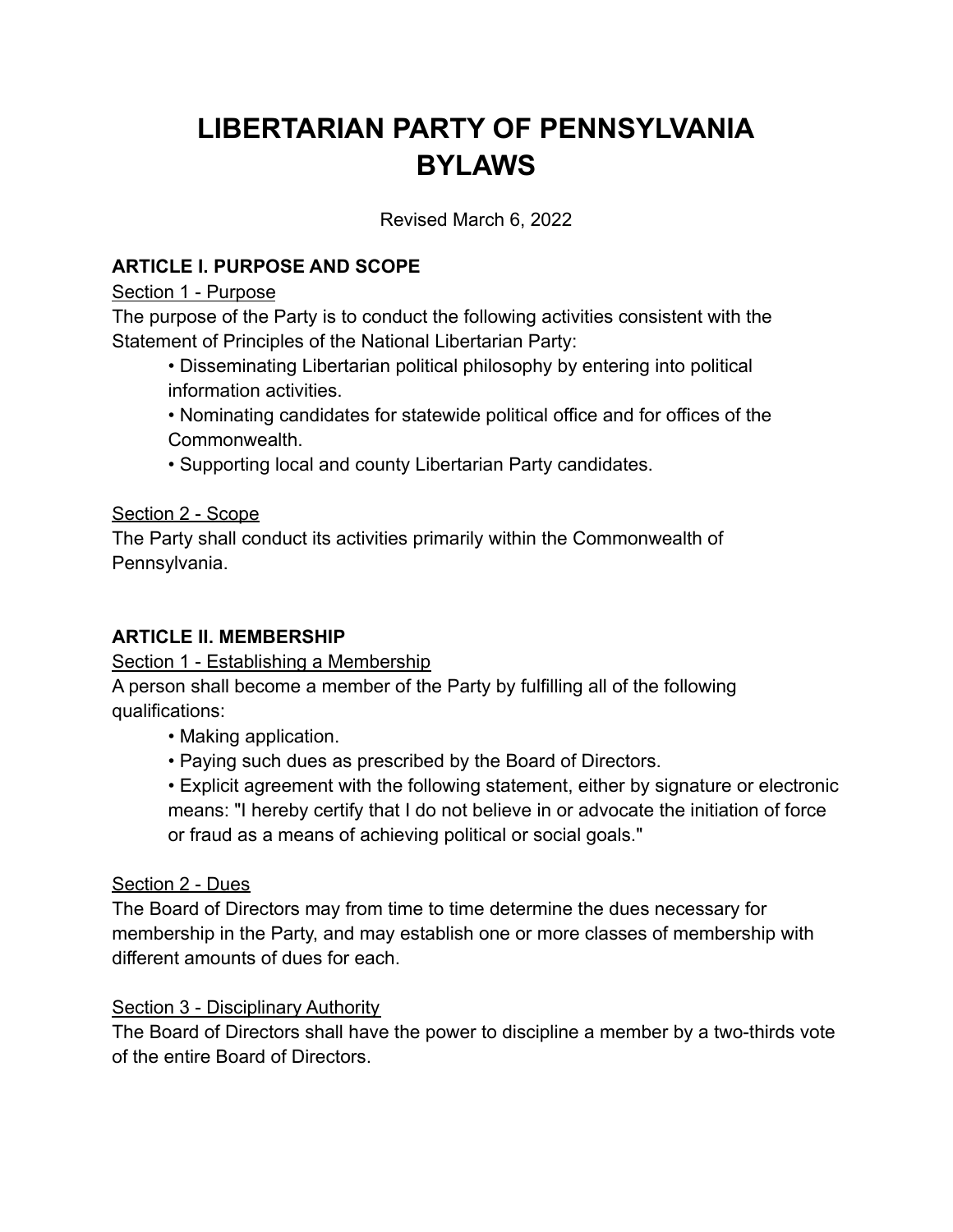A member may be disciplined by the Board for cause, such as for failure to maintain all of the qualifications of membership established in Article II Section 1; for misrepresenting the principles of the Party; for endorsing or campaigning, in the name of the Party, for a candidate for public office in opposition to one nominated by the Party; for running for office in the name of the Party or for purporting to have been nominated or endorsed by the Party without having received such nomination or endorsement; or for other reasonable cause.

A member can only be disciplined in one of three ways:

**Warning**: A member whose actions or inaction results in a warning duly passed by the Board must mitigate damage as directed by the Board, and refrain from repeating the infraction.

**Censure**: A member whose actions or inaction results in a censure duly passed by the Board is subject to the requirements of a warning, and also becomes ineligible to serve in any elected or appointed capacity within the Party for a period of up to one year (at the discretion of the Board) from the date of the infraction.

**Suspension**: A member whose actions or inaction results in a suspension duly passed by the Board is subject to the requirements of a warning and a censure, forfeits their membership in the Party, and cannot rejoin the Party for a period of up to one year (at the discretion of the Board) from the date of the infraction.

Notification of any discipline shall be made in writing, and is subject to written appeal as described in Article II Section 4 within fifteen days of notification. Failure to appeal shall result in the immediate imposition of the discipline.

# Section 4 - Discipline Appeal

Upon appeal by the disciplined member, the Judicial Committee shall hold a hearing within 30 days concerning the discipline. Following the hearing, the Judicial Committee shall rule either to affirm or nullify the discipline. Should the Judicial Committee fail to rule, the discipline shall be affirmed.

# **ARTICLE III. COUNTY AND REGIONAL COMMITTEES**

# Section 1 - Definition of County and Regional Committee

Any group of two or more members in good standing residing in the same county, shall, upon their request to the Party be recognized by the Board of Directors as a "County Committee". Any group of two or more members in good standing residing in adjoining unrecognized counties, shall, upon their request to the Party, be recognized by the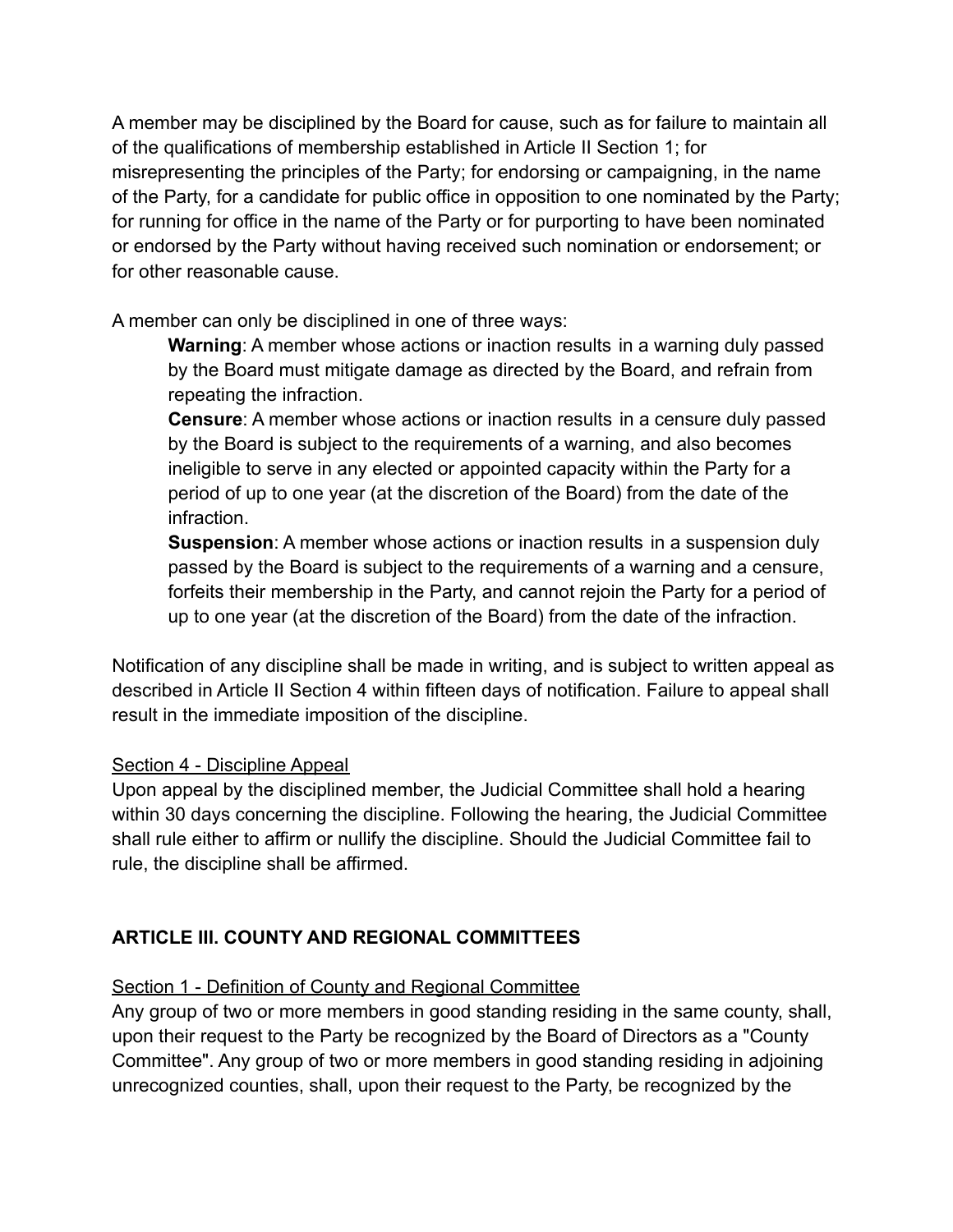Board of Directors as a "Regional Committee". At least one member in good standing residing in each county included in the regional committee must sign the request for recognition submitted to the Board of Directors. The county or regional committee must select an executive board consisting of two or more people, and they must choose as their Parliamentary Source any version of Robert's Rules. Individual counties that are part of a regional committee may become a county committee through the submittal of a request for recognition as described. Any remaining counties after such recognition shall continue to be recognized as a regional committee regardless of geographic configuration.

# Section 2 - Purpose and Scope of County and Regional Committees

• To elect Libertarians to public office to move public policy in a libertarian direction.

County and regional committees shall conduct activities consistent with the Constitution, Bylaws, and Rules of the Party.

# Section 3 - Responsibilities of County and Regional Committees

Any member of a county or regional committee who presents a petition to the Board of Directors from at least twelve members in good standing from the committee shall secure voting privileges for their committee on the Board of Directors. Only one vote will be counted from any recognized committee.

A county or regional committee that fails to hold a regular meeting in any four month period shall cease to be in good standing. County or regional committees shall be responsible for the nomination and campaign of Libertarian Party candidates for county and local offices. County and regional committees are required to elect their local board and their state Board of Directors representative yearly, and they must provide a rank ordered list of alternate representatives to the board. County or regional committees must file quarterly reports with the Libertarian Party of Pennsylvania secretary in each calendar year documenting any meetings or activity of the committee and must include annually the identity and contact information of the committee officers. Failure to submit two consecutive quarterly reports will result in the suspension of any committee voting representative on the Board of Directors until a report is submitted to the secretary. Failure to submit four consecutive quarterly reports will result in the automatic dissolution of the committee.

### Section 4 - FEC Compliance

Before engaging in federal election activities, County Committees must ensure they are knowledgeable in the applicable rules and regulations. County Committees shall not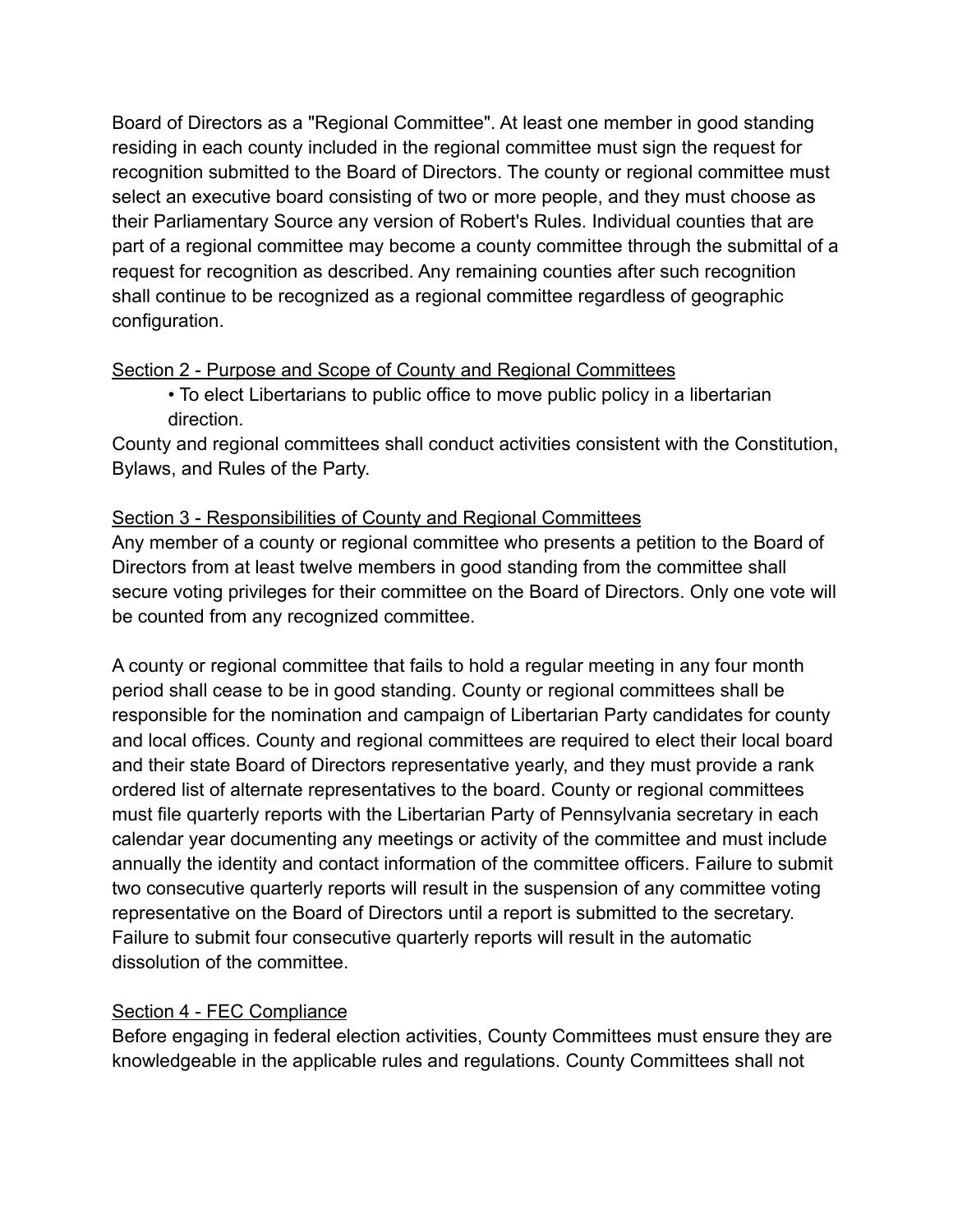contribute or expend funds on federal election activities without the prior written approval of the Board of Directors.

Section 5 - County or Regional Committee Representation on the Board of Directors If at any time such county or regional committee, with a board vote, shall have fewer than twelve LPPA members in good standing the membership committee shall inform the committee of the lapsed memberships, and provide the County or Regional Committee Chair a list of members in good standing. The county or regional committee shall have a maximum of 60 days to achieve the minimum standard. If a committee has not reached the minimum of 12 members after 60 days, the county or regional committee shall lose voting privileges until such time as they obtain the minimum required. Once a committee has achieved the minimum requirements, board voting privileges shall be restored without need for a board vote.

# **ARTICLE IV. OFFICERS**

#### Section 1 - Chair

The Chair shall preside at all Party conventions and at all meetings of the Board of Directors. He or she shall be the chief executive officer of the Party.

#### Section 2 - Vice Chairs

Three Vice Chairs, one each from the central, eastern and western portions of Pennsylvania, shall act as assistants to the Chair, with specific emphasis on the founding, development, and growth of county and local organizations.

1. The central portion shall consist of the following 23 counties: Adams, Bedford, Blair, Cameron, Centre, Clearfield, Clinton, Cumberland, Dauphin, Franklin, Fulton, Huntingdon, Juniata, Lycoming, Mifflin, Montour, Northumberland, Perry, Potter, Snyder, Tioga, Union, and York.

2. The eastern portion shall consist of the following 22 counties: Berks, Bradford, Bucks, Carbon, Chester, Columbia, Delaware, Lackawanna, Lancaster, Lebanon, Lehigh, Luzerne, Monroe, Montgomery, Northampton, Philadelphia, Pike, Schuylkill, Sullivan, Susquehanna, Wayne, and Wyoming.

3. The western portion shall consist of the following 22 counties: Allegheny, Armstrong, Beaver, Butler, Cambria, Clarion, Crawford, Elk, Erie, Fayette, Forest, Greene, Indiana, Jefferson, Lawrence, McKean, Mercer, Somerset, Venango, Warren, Washington, and Westmoreland.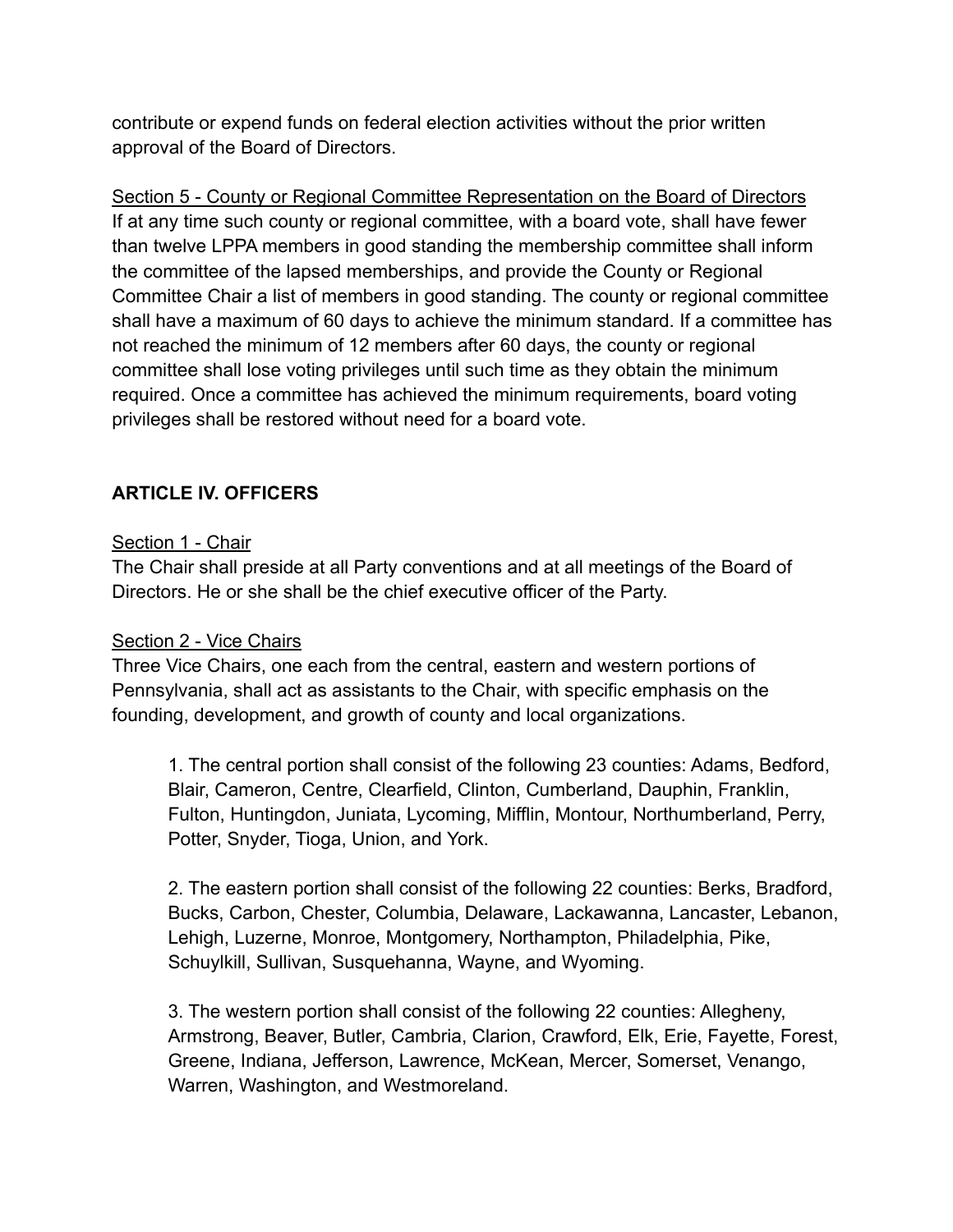### Section 3 - Secretary

The Secretary shall take and keep minutes of all Party conventions and all meetings of the Board of Directors, and shall maintain a current list of all members of the Party.

#### Section 4 - Treasurer

The Treasurer shall be responsible for the management of the receipt, disbursement, and accounting of the funds of the Party under the procedures set forth in the Policy Manual. The Treasurer shall not allow the obligations of the Party to be in excess of the available funds. No member or officer of the Party may create an obligation in the name of the Party without first informing the Treasurer. The Treasurer shall file all required reports on behalf of the Party with government agencies.

#### Section 5 – Suspension

An officer may be suspended from office by a two-thirds vote of the Board of Directors for reasons described in Article II Section 3, for failure to fulfill the duties of the office held, or for other reasonable cause. The office of a suspended officer shall be declared vacant unless the suspended officer appeals suspension to the Judicial Committee within ten days of notification of suspension.

### Section 6 - Appeal

Upon written appeal by the suspended officer, the Judicial Committee shall set the date of a hearing. Following the hearing, the Judicial Committee shall rule within three days to either uphold the suspension (thereby vacating the office) or to restore the officer to full authority. Should the Judicial Committee fail to rule, the officer shall be restored to full authority.

#### Section7 - Vacancies

The Board of Directors shall appoint new officers if vacancies or suspensions occur, such officers to complete the term of office vacated. In the instance of Chair vacancy, the longest serving Vice Chair will serve as Interim Chair and be responsible for calling a meeting of the Board of Directors, to be held within 30 days, to select a Chair. In the case of a tie, the Vice Chair with the longest continuing LPPA membership shall fill the role as Interim Chair.

### **ARTICLE V. BOARD OF DIRECTORS**

Section 1 - Meeting Notification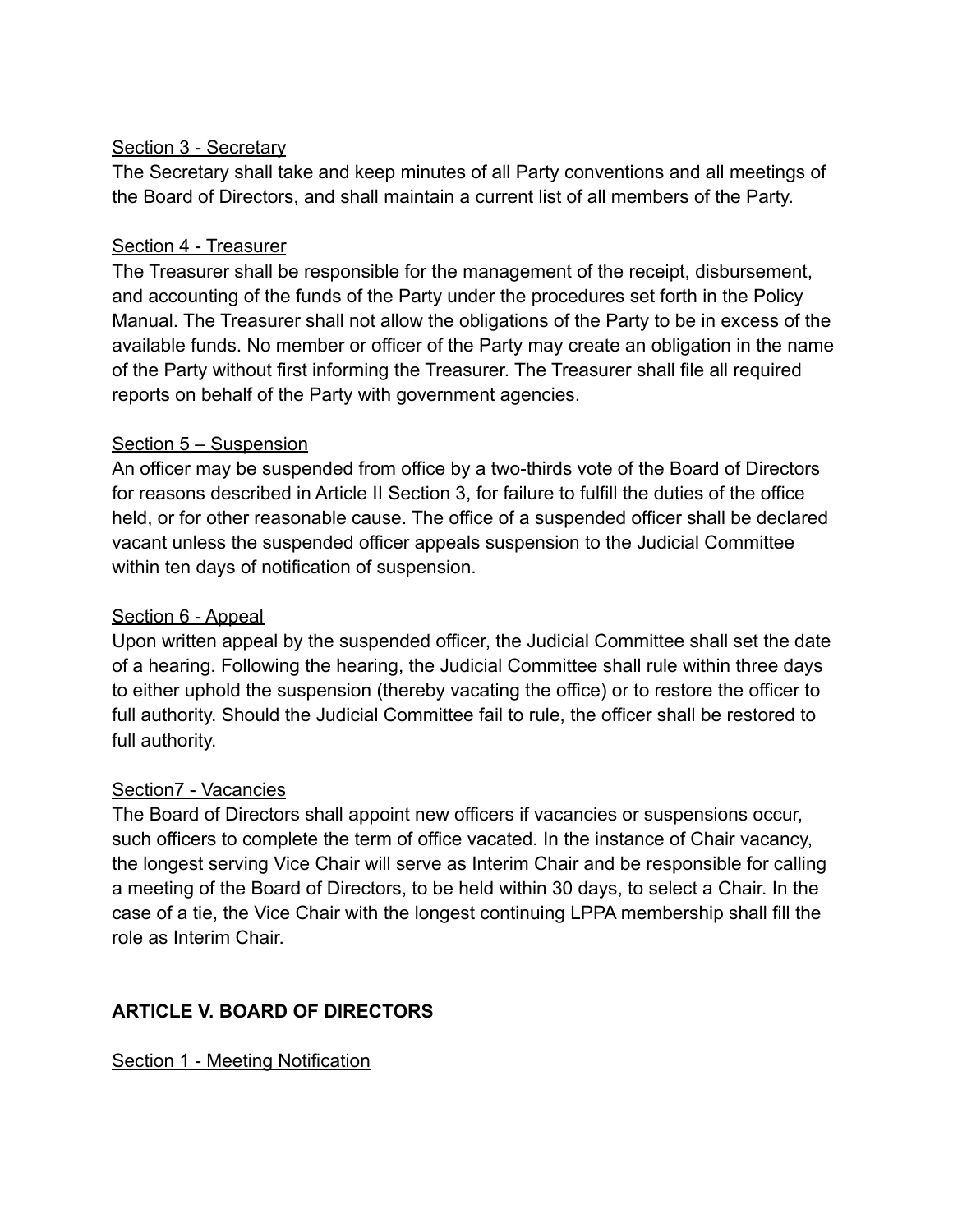The Board of Directors shall meet at such time and place as may be determined by a call of the Chair, or by the request of one third or more of the members of the Board of Directors. Notice of the time and place of the meeting shall be communicated by phone or email to each member of the Board of Directors not less than fourteen days prior to said meeting, unless an earlier date is agreed to by a majority of the Board of Directors. If no meeting of the Board of Directors has been held during a calendar quarter, a meeting shall be held on the last Sunday of said quarter. All meetings of the Board of Directors are open to all members of the party in good standing except when in executive session wherein a motion may not be made or voted upon.

### Section 2 - Transaction of Business

The Board of Directors may, without meeting together, transact business by mail or telephone, by voting on questions submitted to them by or with the approval of the Chair. Fifteen days shall be allowed for the return of votes thereon by mail to the Secretary. If at the expiration of said fifteen days a quorum of the Board of Directors has not returned a vote, the measure being voted upon shall be deemed to have failed; in all other cases a majority of the votes returned shall carry the measure except where a higher vote is required by the Bylaws or Constitution. The Secretary must preserve all such votes until the next meeting of the Board of Directors, at which meeting the Board of Directors shall order disposition of such votes. In the case of a nomination for a special election not conducted at a Board of Directors meeting, the time frame for the return of votes may be limited to as little as three days at the discretion of the chair. All board members must be provided notice of the vote at least three days in advance of the voting deadline. If at the expiration of the voting deadline a majority of board members have not approved the nomination, the nomination shall be deemed to have failed.

# Section 3 - Quorum

An Executive Committee of the Board of Directors shall consist of the officers as defined in Article IV. A quorum of the Board of Directors shall be two-thirds of the Executive Committee or a majority of the Board of Directors.

# Section 4 - Immediate Past Chair

The Immediate Past Chair will be the person who most recently served as Chair of the Party. If such person serves in that position for more than one consecutive term, the position of Immediate Past Chair on the Board of Directors will be vacant during the second and succeeding terms.

### Section 5 - Transaction of business over the Internet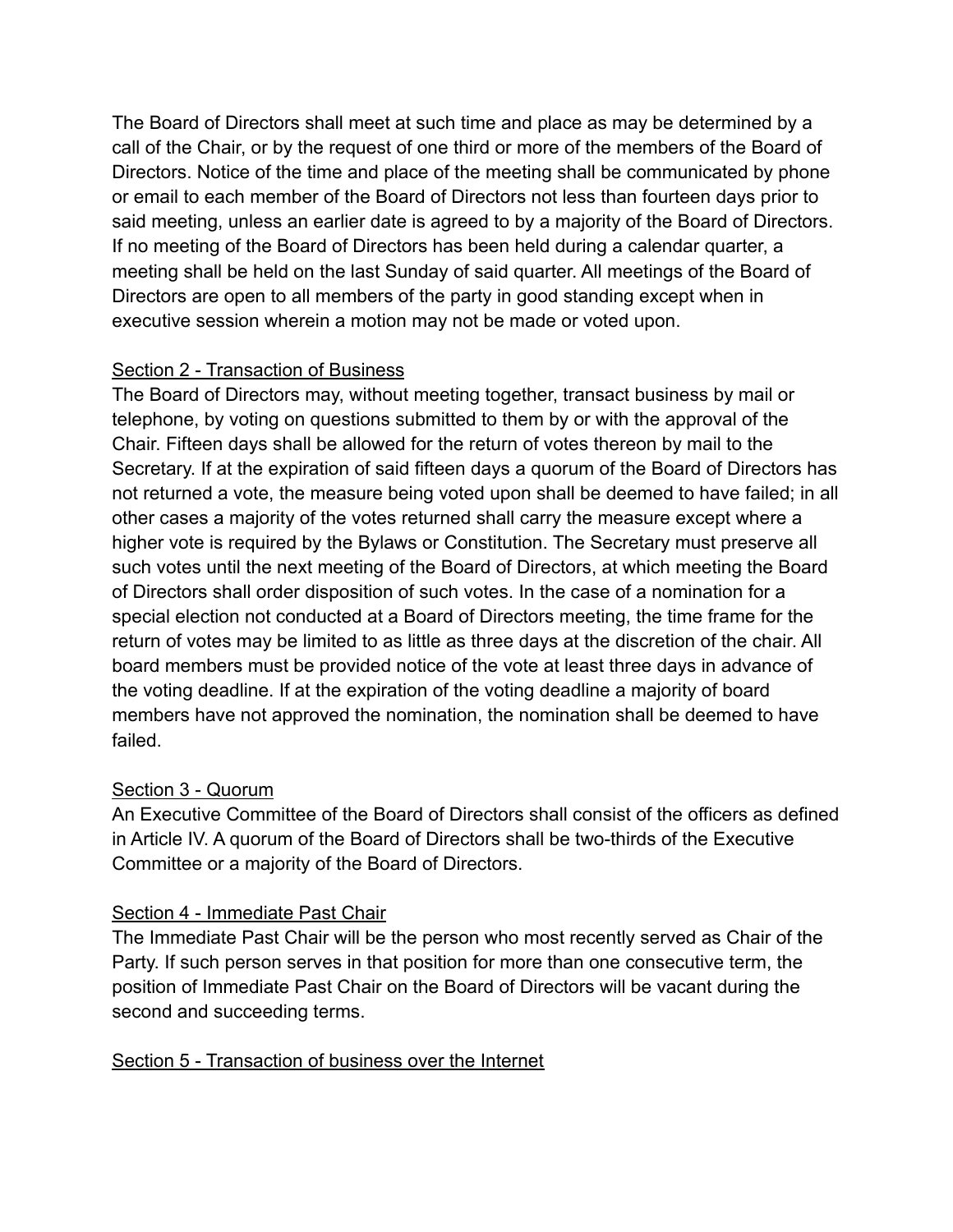Any business of the Board of Directors can be conducted over the Internet in the same manner as via mail or telephone, except that multiple motions may be on the floor simultaneously provided they do not overlap or conflict with one another. If any members of the Board of Directors do not wish to transact Board business over the Internet, when a vote is required the Secretary will forward to them via mail or phone sufficient information regarding the business at hand to allow them to vote knowledgeably.

# **ARTICLE VI. EXECUTIVE DIRECTOR**

The Board of Directors shall have the power to hire an Executive Director to assist the Chair in administering the operation of the Party. The Executive Director shall be subject to the same qualifications as a member of the Board of Directors. Funds donated to the Party for the specific purposes of ballot access or the Endowment Fund may not be used for compensation of the Executive Director.

# **ARTICLE VII. THE JUDICIAL COMMITTEE**

### Section 1 - Organization

The Judicial Committee shall elect a chair who shall receive all appeals and petitions and schedule hearings so as to obtain a quorum of the Judicial Committee. When a hearing is requested, the Chair shall be allowed three days to set the date of the hearing.

#### Section 2 - Notice

The Judicial Committee must provide at least ten days notice to each of the interested parties to a hearing unless an earlier date is agreed to by the Judicial Committee and the participants. If additional parties are added the Judicial Committee must provide at least ten days notice to each of the interested parties to a hearing unless an earlier date is agreed to by the Judicial Committee and the participants.

#### Section 3 - Limit

Hearings must be held within thirty days from the time the request is received by the Judicial Committee.

#### Section 4 - Representation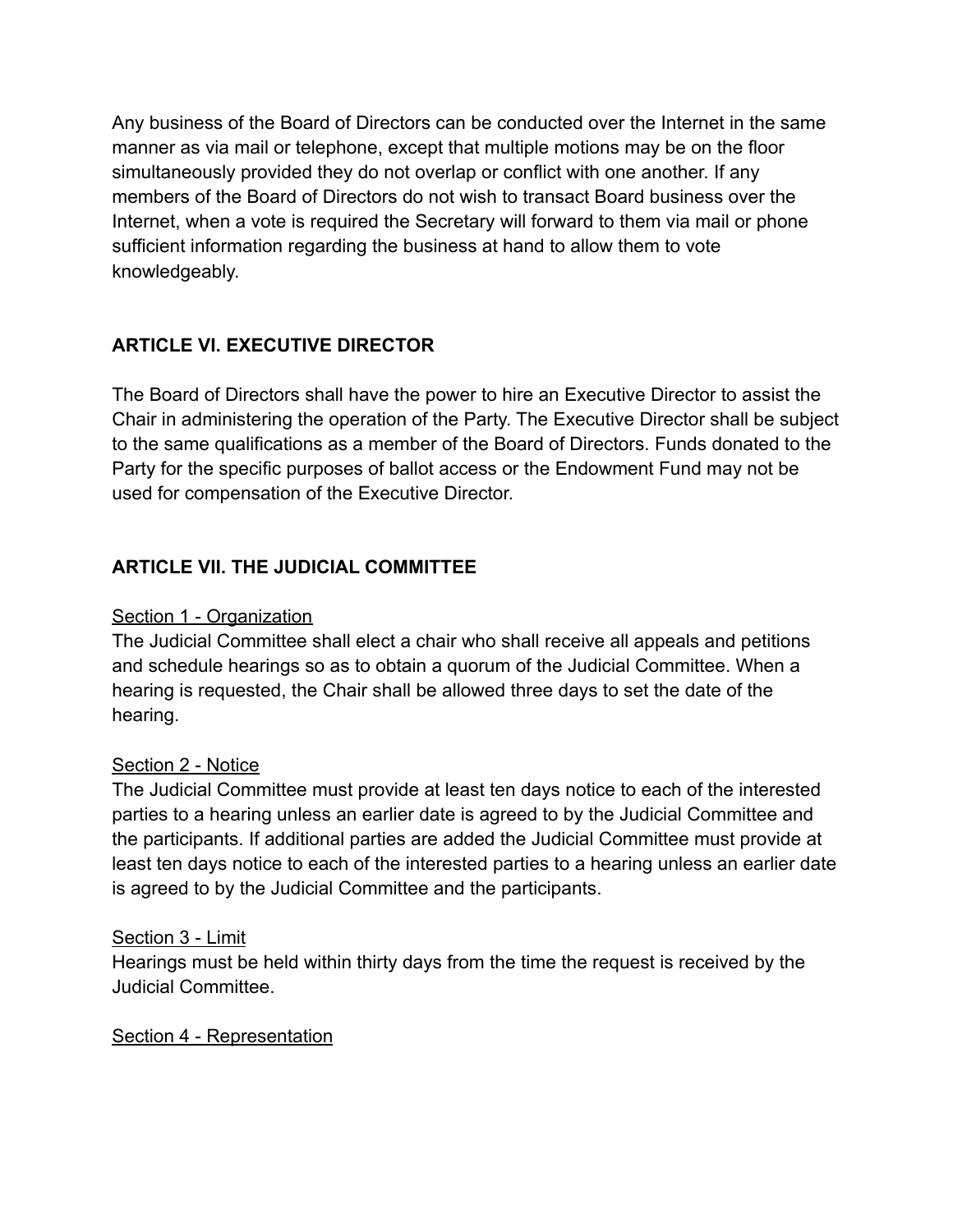Each party to a hearing shall have the right to represent his or her interests in the manner of his choosing. The parties to a hearing must include: A) the member(s) requesting the hearing, and B) the member(s), if any, named in the petition or appeal.

#### Section 5 - Rulings

The Judicial Committee must provide a ruling within three days of the conclusion of a hearing.

#### Section 6 - Vacancies

The Judicial Committee shall appoint new members if vacancies or suspensions occur, such members to complete the term of office vacated.

# **ARTICLE VIII. COMMITTEES**

### Section 1 - Standing Committees

The standing committees of the Party shall be Membership Committee, Media Relations Committee, Election (Ballot Access) Committee, Legal Action Committee, Legislative Action Committee, Information Services Committee, and Fundraising (Finance) Committee. The duties, composition, and reporting requirements shall be determined from time to time by the Board of Directors.

### Section 2 - Working Committees

There shall be such working committees appointed by the Chair as the Board of Directors deems appropriate. Working committees shall exist at the discretion of the Board of Directors.

### **ARTICLE IX. CONVENTION**

### Section 1 - Arrangements

It shall be the responsibility of the Board of Directors to set the time, place, and schedule of events of the convention. Publicly accessible notification must be sent to the membership no fewer than 50 days in advance. Email and web site notification shall be used for notification purposes.

#### Section 2 - Delegates

To qualify as a voting delegate at a convention, a member must attend in person and meet all of the following requirements when being credentialed.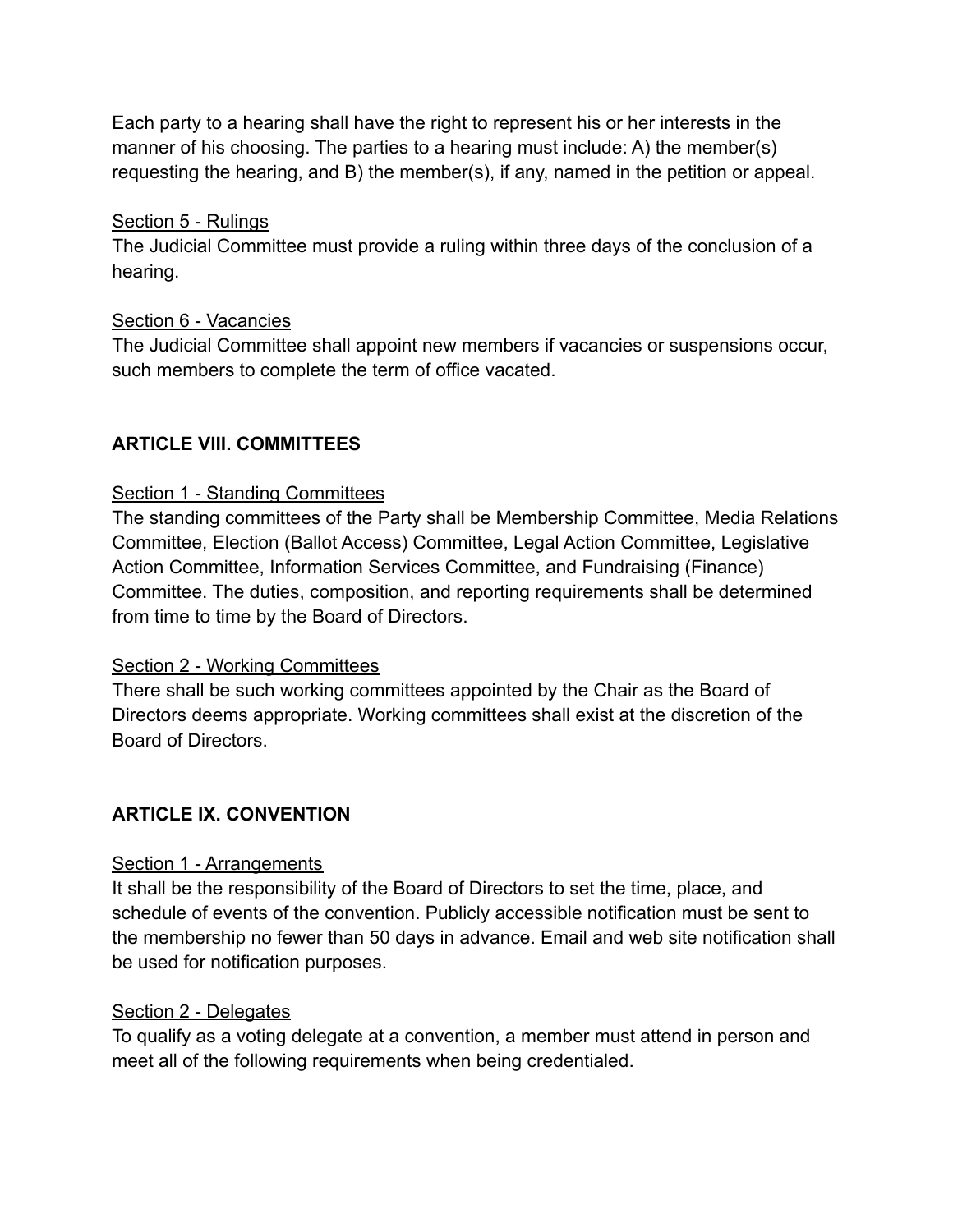1. Have an active LPPA membership for a minimum of 90 days out of the last 120 days immediately preceding the convention;

2. Be a resident of the commonwealth of Pennsylvania AND;

3. Be at least 14 years of age AND;

4. If eligible to register to vote in Pennsylvania, the member must be registered to vote as a Libertarian with the department of state.

### Section 3 - Credentialing Committee

It shall be the responsibility of the party membership committee to credential all pre-registered convention attendees prior to the day of the convention. On the day of the convention, it shall be the responsibility of the membership committee and party treasurer to credential all convention attendees. An accurate count of attendees shall be recorded, as well as an accurate count of all those meeting the delegate requirements (as aforementioned in Section 2) and those not meeting said requirements. An accurate count of all voting delegates shall then be maintained by this committee throughout the convention until the close of business.

In the absence of a functioning membership committee, it shall be the responsibility of the party chair to appoint a person or persons with access to the party database to act in this capacity.

### Section 4 - National Convention

Delegates to the National Convention shall be chosen at the State Convention immediately prior to the National Convention. Delegates must be LPPA members in good standing.

The delegation Chair will be the LPPA Chair if present and willing; otherwise will be chosen by a majority vote of the state delegation to the National Convention. A secretary will be appointed by the delegation Chair.

Unless the delegates at a Convention of the state Party decide otherwise, all members of the Party shall automatically be alternate delegates at the National Convention, but such members shall serve as delegates only if alternate delegates individually elected at the state Convention are already serving as delegates or are not present on the floor of the National Convention. The members of the delegation present shall have the power to determine which alternates shall fill vacancies in the National Convention delegation, subject to the first sentence.

In the event there are not enough Pennsylvania residents present at the time of the National Convention, out-of-state delegates may be substituted. Out-of-state delegates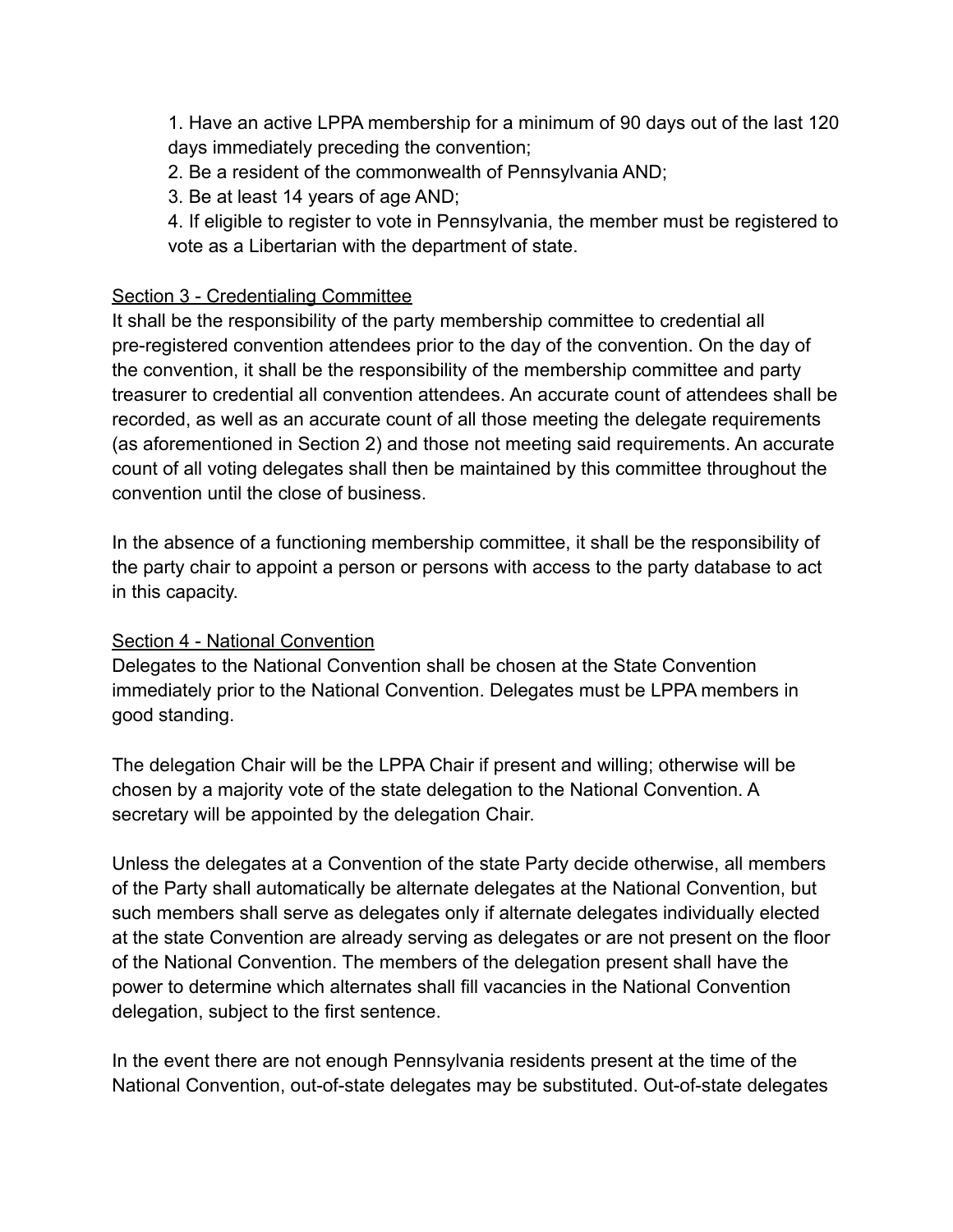must be LPPA members in good standing. They will be chosen by a majority vote of the current in-state resident delegates present at the time of voting. The method and time of voting shall be left to the discretion of the delegation Chair, but must be communicated to the standing delegation at least one hour prior to the vote.

# **ARTICLE X. NOMINATIONS OF CANDIDATES FOR OFFICE**

#### Section 1 - Nominations

Only the Libertarian Party of Pennsylvania and its recognized county and regional committees shall have the power to nominate candidates for Pennsylvania elected offices under the "Libertarian Party" label.

1. Candidates for statewide office shall be nominated by delegates in convention for the ensuing election. In the absence of a Convention resolution not to run any candidate for an office, the Board of Directors shall have the power to nominate candidates for elections to be held prior to the next Convention for offices not filled in Convention and for statewide special elections with filing deadlines prior to the next convention.

2. Candidates for district and local office shall be nominated by recognized county or regional committees in good standing. Congressional and state legislative candidates in districts comprising more than one county or regional committee jurisdiction shall be selected by a regional caucus of the recognized county or regional committees in the district.

3. At the request of a Party member in good standing from an area in a multicounty election district having at least one recognized county or regional committee but not included in a recognized county or regional committee, the Executive Committee of the Board of Directors may represent Party members not represented by a county or regional committee in the regional nomination caucus. In such cases, the Executive Committee shall have one vote in the caucus regardless of the number of counties without a recognized committee in the district.

4. In the event of a tie vote in a regional nominating caucus, the tie will be broken by a vote of the LPPA Board of Directors.

5. In the absence of any recognized county or regional committee in an election district or county, the Board of Directors shall have the power to nominate candidates for any public office with the advice of members in that election district or county.

6. The Board of Directors shall have the power to nominate candidates for district and local special elections if county or regional committees fail to act and do not indicate an intention to act on a nomination within two weeks of a filing deadline,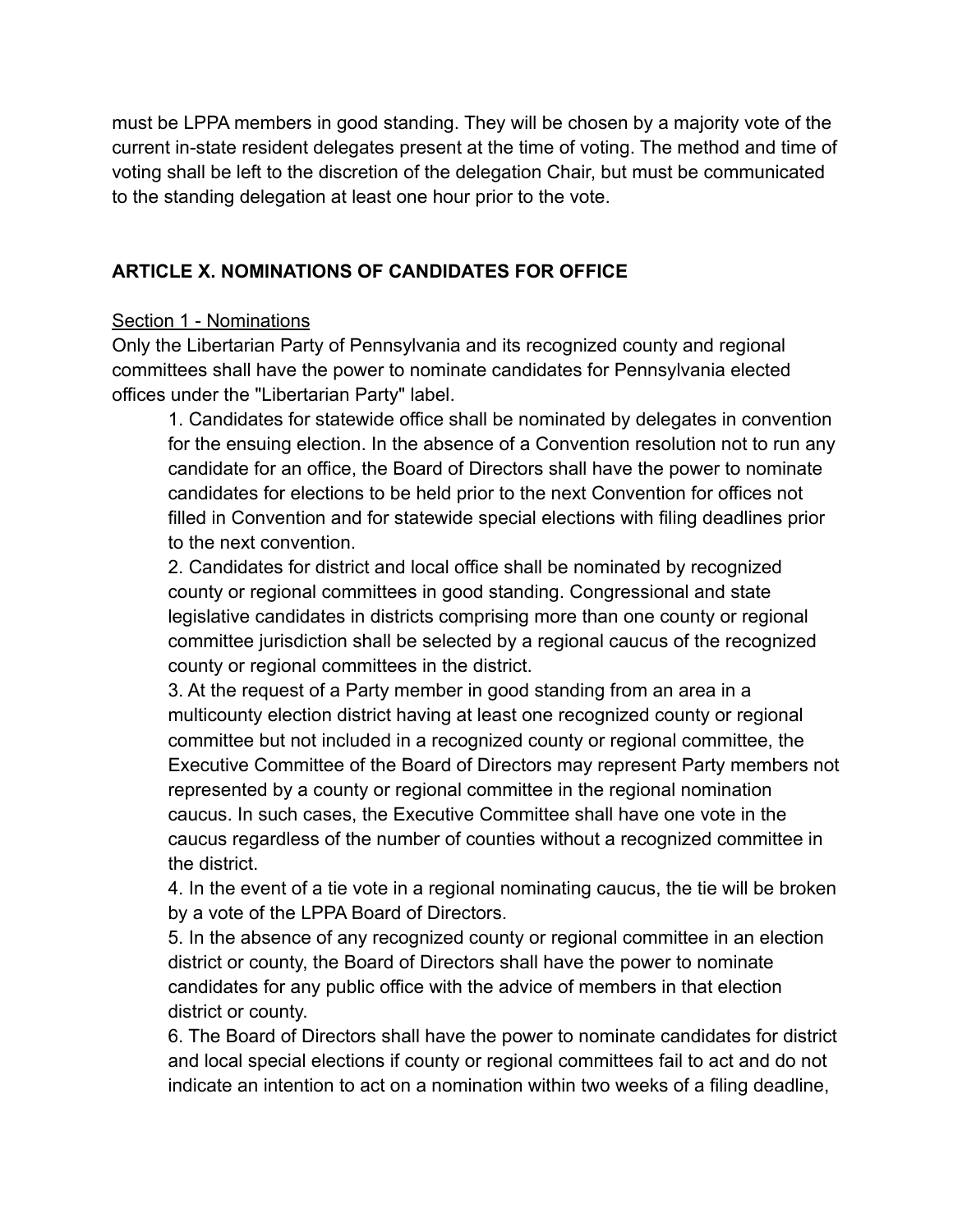nominate substitute candidates as provided in the state election code, and select individuals whose names are to appear on statewide nominating petitions as proxies for President and Vice-President.

7. The Libertarian Party of Pennsylvania or the LPPA Board of Directors shall have the power to withdraw the Party's endorsement or nomination of candidates for cause.

#### Section 2 - Presidential Electors

The Board of Directors shall have the power to select Presidential Electors.

### Section 3 - Committee to Fill Vacancies

The Board of Directors shall have the power to name individuals to serve on the Committee to Fill Vacancies when required by law.

# **ARTICLE XI. STATEMENT OF PRINCIPLES AND PLATFORM**

#### Section 1 - Statement of Principles

The Statement of Principles affirms that philosophy upon which the Libertarian Party is founded, by which it shall be sustained, and through which liberty shall prevail.

### Section 2 - Platform

The Party Platform shall include the Statement of Principles and the implementation of those principles in the form of planks.

### Section 3 - Amendments

The current Platform shall serve as the basis of all future platforms. At Conventions, the existing Platform may be amended. Additional planks, or changes to planks, must be submitted by the deadline and approved by 2/3 vote. A platform plank may be deleted by majority vote. The enduring importance of the Statement of Principles requires that it may be amended only by a vote of 3/4 of all registered delegates at the Party convention.

#### Section 4 - Deadline

All proposed amendments to the Platform must be submitted in writing to the Party Secretary for distribution to the membership at least thirty days prior to the convention.

### **ARTICLE XII. AMENDMENTS**